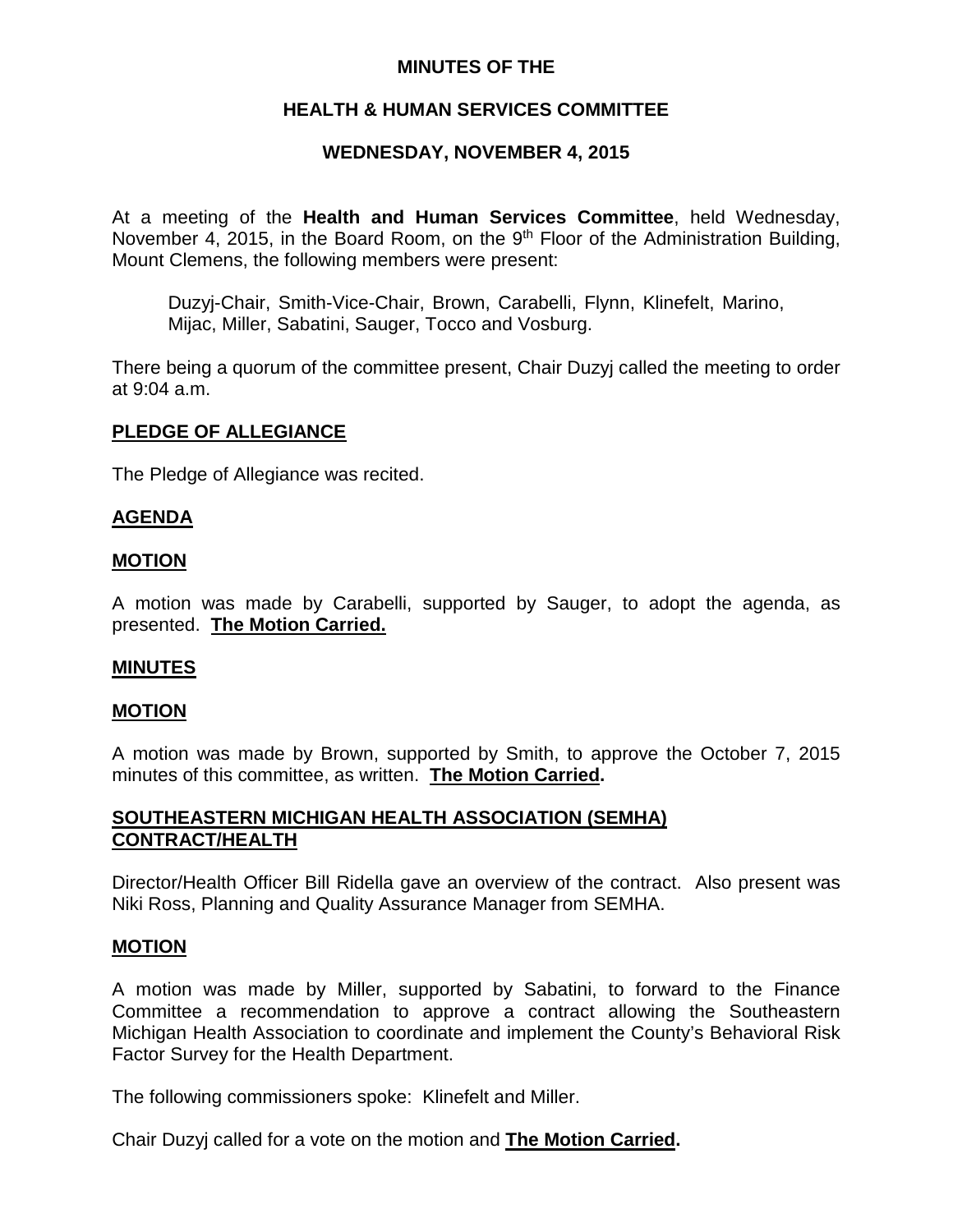Chair Duzyj observed that Judge Toia - who was scheduled for introduction at the JPS meeting following HHS - was present and requested that his Honor be recognized instead during the HHS meeting in order to accommodate his time and busy docket. There were no objections.

## **INTRODUCTION OF HONORABLE JOSEPH TOIA, CIRCUIT COURT JUDGE**

Judge Toia provided some introductory comments and said he was honored to serve in this capacity.

The following commissioner spoke: Brown.

## **PRESENTATION ON KNOWRESOLVE**

Dennis Liegghio, Founder of KnowResolve, spoke about the organization, which is dedicated to promoting mental health and youth suicide prevention through advocacy and education.

### **MOTION**

A motion was made by Carabelli, supported by Smith, to receive and file the presentation on KnowResolve.

The following commissioners spoke: Brown, Mijac, Smith, Miller, Vosburg and Duzyj.

Chair Duzyj called for a vote on the motion and **The Motion Carried.**

## **PRESENTATION ON CMH MACOMB EMERGENCY RESPONSE GROUP (MERG) AND LOCAL OUTREACH TO SURVIVORS OF SUICIDE (LOSS) TEAM**

Marianne Frazho and Cheryl Waters, Community Mental Health representatives, were present. Ms. Frazho spoke about MERG, a group that responds to tragedies in the community; she described some of the techniques they use, which included critical instant stress management (CISM).

Ms. Frazho spoke about LOSS, noting that her goal is to bridge the gap between the police and families and create a program where they go out with police and lessen the trauma to the families while allowing the police to do their job.

#### **MOTION**

A motion was made by Marino, supported by Vosburg, to receive and file the presentation provided.

The following commissioners spoke: Vosburg and Duzyj.

Chair Duzyj called for a vote on the motion and **The Motion Carried.**